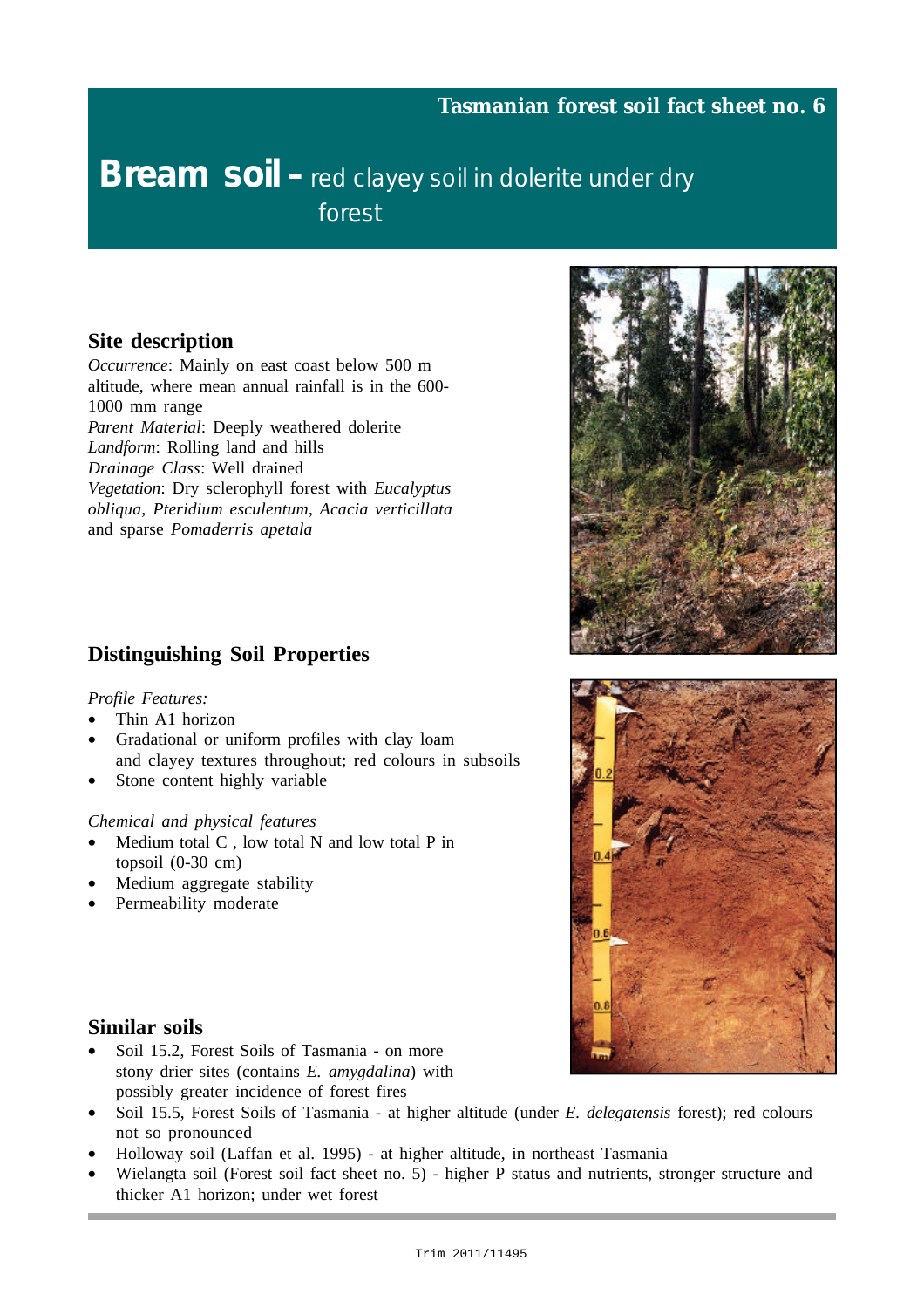# **Soil Degradation Potential**

| <b>FACTOR</b>            | RATING OF DEGRADATION POTENTIAL |
|--------------------------|---------------------------------|
| Erodibility:             | Moderate                        |
| Compaction and puddling: | Moderate                        |
| Mixing:                  | Moderate                        |
| Nutrient depletion:      | Moderate                        |
| Landslides:              | Slight to Moderate              |
| Flooding:                | Negligible                      |

# **Site Productivity**

Low productivity primarily because of low nutrients plus some moisture limitations – will respond well to fertilisation unless soil is very stony

#### **Soil Management**

These soils are suitable for wet-weather logging only when stones are abundant on the soil surface.

Nutrient status is low because of very low organic matter levels and the thin A horizon - loss of the A horizon by mixing or other soil disturbance or very hot burning may reduce long-term productivity.

# **Native Forest Logging and Regeneration**

LOGGING AND CLEARING:

Matting and/or cording on snig tracks may be necessary on sites with few stones as the soils are clayey and prone to rutting and mixing.

PREPARATION FOR REGENERATION:

Hot burning should be avoided. Disturbance by ground traffic is likely to provide enough sites for adequate germination and regeneration. Alternatively use scarification.

SILVICULTURAL CONSIDERATIONS:

Favoured silvicultural management is partial logging and not clearfelling. Any burning should be of low intensity. These soils should be separately managed from similar red-weathered soils under wet forest.

# **Suitability for Plantations**

**Suitable** for plantations provided N and P fertilisers are applied.

CLEARING: Care must be taken to retain the surface soils.

CULTIVATION: Ripping to break up firm subsoils may be beneficial.

FERTILISER: N and P fertiliser is required at planting and secondary fertilisation is likely to be beneficial.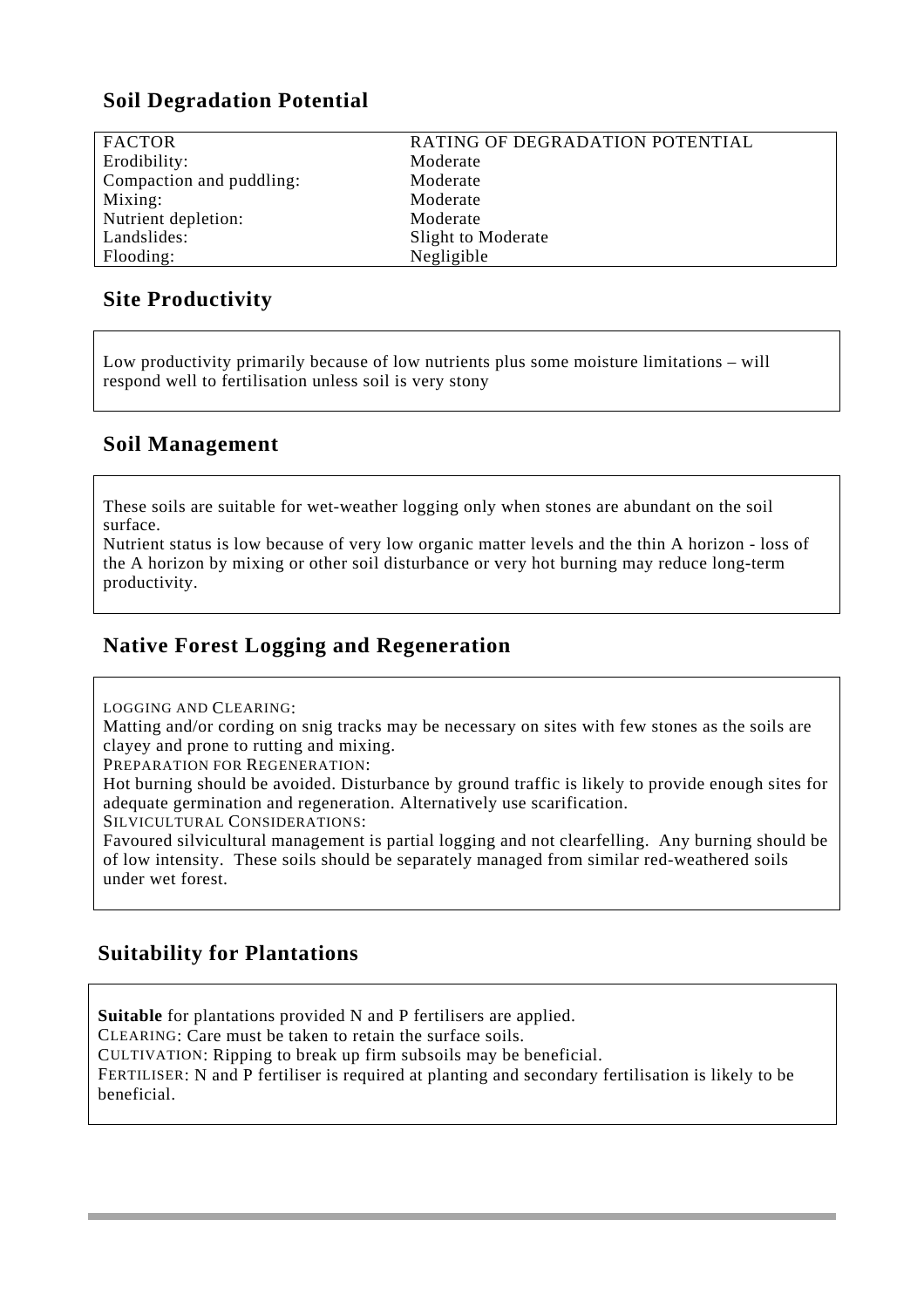# **Profile**

*Author*: MDL and PDM *Date*: 22.9.00 *Location*: On north side of old track c. 80 m east of viewing platform on Wielangta Road *Map reference*: Sheet 5626 (Kellevie) 682 683 *Landform*: Upper midslope of hillside 250 m long *Vegetation*: *Eucalyptus obliqua, Pteridium esculentum, Acacia verticillata*, *Pomaderris apetala* (sparse), *Goodenia ovata*. Bare ground and surface boulders *Parent material*: Strongly weathered dolerite *Drainage*: Well drained *Slope*: 18° *Aspect*: North *Altitude*: 305 m *Photographs*: PDM 10-00-22 (site); PDM 10-00-21 (profile) *Australian Soil Classification:* **Red Mesotrophic Ferrosol\***

| A <sub>1</sub> | $0-3$ cm   | Dark brown (7.5YR3/2) (moist) clay loam; weak strength; weak 1-3 mm granular<br>structure; many fine roots; NaF 0/5.                                                                                                                                                                                                                                |
|----------------|------------|-----------------------------------------------------------------------------------------------------------------------------------------------------------------------------------------------------------------------------------------------------------------------------------------------------------------------------------------------------|
| B1             | $3-35$ cm  | Dark brown (7.5YR3/4) (moist) light to medium clay; 7% subrounded dolerite<br>gravels 5-10 cm diameter; weak strength; moderate 10-20 mm blocky structure,                                                                                                                                                                                          |
| B <sub>2</sub> | $35-60$ cm | breaking to 3-5 mm blocky; many fine and common coarse roots; NaF 1/5.<br>Yellowish red (5YR4/6) (moist) medium clay; 5% strong brown (7.5YR6/8)<br>mottles 20-50 mm diameter (strongly weathered dolerite); 2% subrounded dolerite                                                                                                                 |
| B <sub>3</sub> | $60-90+cm$ | gravels 5-10 cm diameter; firm strength; moderate 10-20 mm blocky structure;<br>common roots; NaF 0/5.<br>Yellowish red (5YR5/6) (moist) medium clay; 40% strong brown (7.5YR6/8)<br>mottles 10-600 mm diameter (strongly weathered dolerite gravels); firm strength;<br>moderate 10-20 mm blocky structure; many fine and common coarse roots; NaF |
|                |            | 0/5.                                                                                                                                                                                                                                                                                                                                                |

## **Laboratory analyses**

| <b>Horizon</b> | Depth<br>(cm) | pH<br>$(\mathbf{H}_{2}\mathbf{O})$ | Total<br>$\mathbf C$<br>$\left(\frac{9}{0}\right)$ | Total<br>N<br>$\frac{1}{2}$ | C/N | <b>Colwell</b><br>D<br>(mg/kg) | <b>Total P</b><br>(mg/kg) | P<br>retn.<br>$\frac{9}{0}$ | $SO4-S$<br>(mg/kg) | Water-<br>stable<br>aggregates<br>(%) |
|----------------|---------------|------------------------------------|----------------------------------------------------|-----------------------------|-----|--------------------------------|---------------------------|-----------------------------|--------------------|---------------------------------------|
|                | $0 - 30$      | 5.3                                | 2.07                                               | 0.08                        | 26  |                                | 84                        | 55                          | 25                 | n.d.                                  |
| A1             | $0 - 3$       | 6.0                                | 6.33                                               | 0.21                        | 30  | 6                              | 154                       | 51                          | 5                  | 20                                    |
| B <sub>1</sub> | $3 - 35$      | 5.3                                | 1.61                                               | 0.06                        | 26  |                                | 79                        | 53                          | 29                 | 59                                    |
| B <sub>2</sub> | $35 - 60$     | 5.3                                | 0.91                                               | 0.05                        | 19  | n.d.                           | 71                        | 59                          | 80                 | 61                                    |
| B <sub>3</sub> | $60-90+$      | 5.3                                | 0.65                                               | 0.04                        | 18  | n.d.                           | 73                        | 66                          | 37                 | 63                                    |

| <b>Horizon</b> | <b>Depth</b><br>(cm) | Exch. Ca<br>$(cmol(+)/kg)$ | Exch. Mg<br>$(cmol(+)/kg)$ | Exch. K<br>$(cmol(+)/kg)$ | Exch. Na<br>$(cmol(+)/kg)$ | <b>CEC</b><br>$(cmol(+)/kg)$ | <b>BS</b><br>(%) |
|----------------|----------------------|----------------------------|----------------------------|---------------------------|----------------------------|------------------------------|------------------|
|                | $0 - 30$             | 0.86                       | 0.97                       | 0.25                      | 0.18                       | 12.8                         | 18               |
| A1             | $0 - 3$              | 11.85                      | 3.09                       | 0.58                      | 0.25                       | 24.8                         | 63               |
| B1             | $3 - 35$             | 1.21                       | 1.63                       | 0.22                      | 0.19                       | 13.8                         | 24               |
| B <sub>2</sub> | $35 - 60$            | 1.55                       | 3.66                       | 0.47                      | 0.33                       | 21.3                         | 28               |
| B <sub>3</sub> | $60-90+$             | 1.99                       | 7.88                       | 0.40                      | 0.55                       | 33.1                         | 33               |

\* Citrate-dithionite Fe =  $6.7\%$  in B2 horizon.

Analytical methods were those of Blakemore et al. (1987), Laffan et al. (1996) and Rayment and Higginson (1992), with variation of methods for C, N and  $SO_4$ -S (details available from P. D. McIntosh, Forest Practices Board).